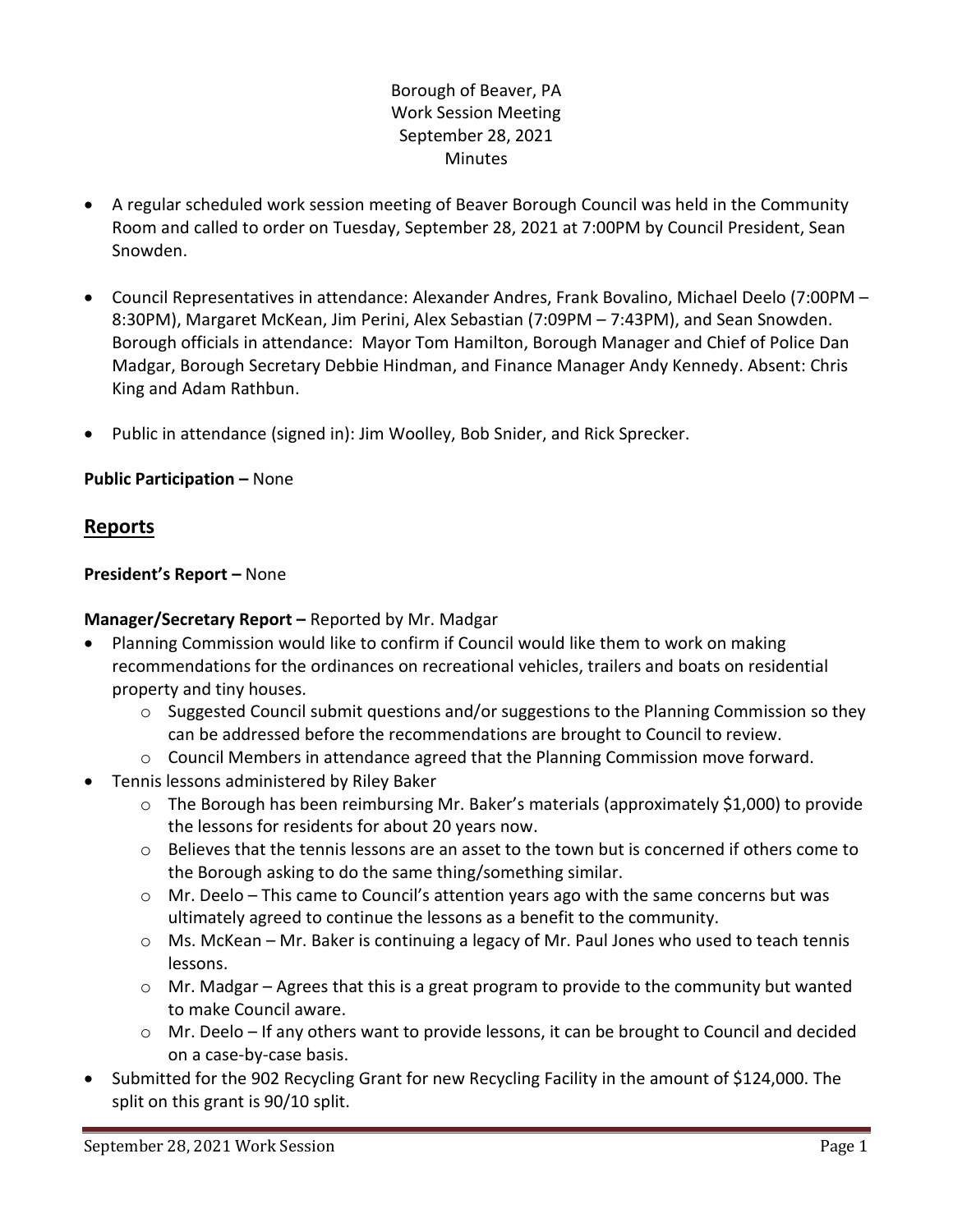- $\circ$  Residents will need to apply for a permit and will receive a key fob to access the recycling area. The key fob can then be renewed each year. Residents will not be able to share their key fob with anyone outside of their household. Anyone who violates these terms will be fined and access to the area will be revoked.
	- This will resolve issues that many residents are seeing on  $6<sup>th</sup>$  and  $7<sup>th</sup>$  street near the recycling area.
- Upcoming motions
	- $\circ$  Suggesting a motion that states there must be at least one Council Member on the Municipal Authority Board to continue healthy communication between the Municipal Authority and Council.
		- Mr. Deelo Agrees that a member of Council should be on the Municipal Authority Board but suggests it be a policy, as Council can appoint anyone to the Municipal Authority Board. Also stated that it should be taken into consideration that Municipal Authority terms run for five years and Council terms run for four.
		- Mr. Madgar Will pass this along to the Borough Solicitor to see what his suggestions are.
		- Mayor Hamilton Could consider designating a member of Council to be the liaison between the Municipal Authority and Borough Council instead of a voting board member.
		- Mr. Madgar Can discuss further at the next Work Session.
	- o Invoice for 2,000 recycling containers in the amount of \$28,000. The Borough will be reimbursed for this expense when the Recycling Grant is closed.
	- o Invoice for Bobcat equipment including a hydraulic breaker, hose kit, mounting cap/frame in the amount of \$10,036.08.
	- o Two police vehicles in the amount of \$68,720. This was put in the 2022 budget but needs to be ordered now – will not receive until approximately March 2022 and out on the road after equipment is installed around June 2022.
	- o One highway vehicle (four-door truck, 2-wheel drive) in the amount of \$36,780.
	- $\circ$  Zoning Hearing Board Solicitor. Should have letter of intent to fill the position. This Solicitor has filled in for the ZHB before.
- Zoning Hearing Board will be held on October 7, 2021 regarding the placement of a front porch at 1055 4th Street.
- Clark Park
	- $\circ$  Concrete removed surrounding the monument. New concrete will be laid next week.
	- o Landscaping will take place next spring. Landscaping planning/design will be done by Nancy Lonnett-Roman.
	- o An article of the history of Clark Park will be put in the upcoming Beaver Life magazine.
	- $\circ$  Will be requesting a drawdown of funds donated by the Car Cruise and Garrison Day to Friends of Beaver Parks to pay for lighting at Clark Park.
		- Received \$4,980 donation from the Elton John Tribute Concert designated to Clark Park.
- Landscaping will be done along Buffalo Street by the cemetery next spring. The landscaping planning/design will be done by Nancy Lonnett-Roman.
- 2022 Liquid Fuels
	- o Received notification that the Borough's estimated allocation for 2022 will be \$132,903.42.